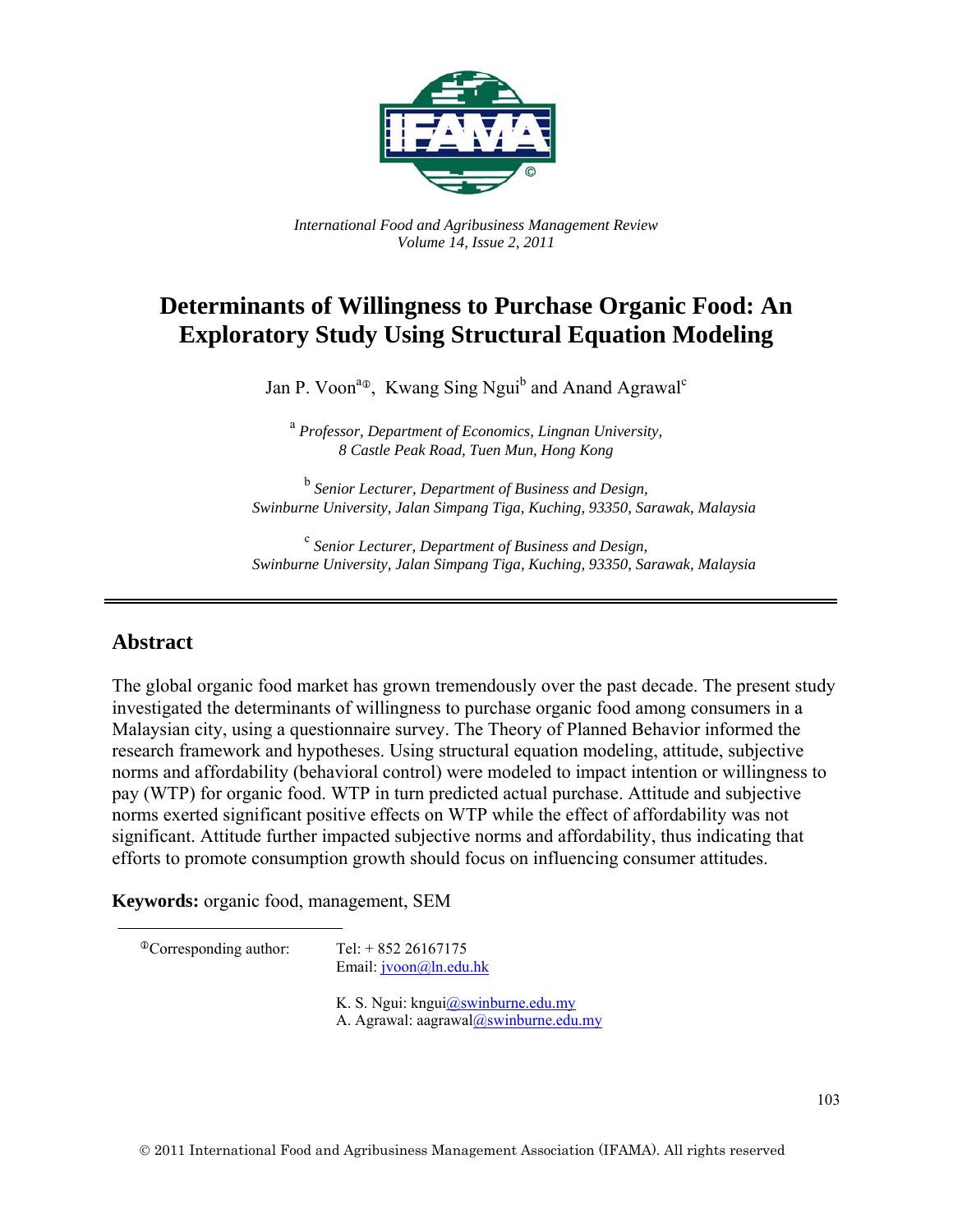## **Introduction**

The consumption of organic food has grown remarkably, both in developed and developing countries. Food and Agricultural Organization (2009) estimated that the value of global market for organic food has reached \$45 billion (USD) in 2007. Although organic food comprises only a small fraction of the food market, its rapid growth has generated much interest among consumers, businesses as well as researchers. In Asia, the demand for organic food grew by 15 to 20 percent annually during the last decade (Helga and Lukas 2009). Its growth can be traced, *inter alia*, to concerns over the negative environmental impact of conventional agricultural practices, as well as the potential long-term effects of consuming genetically modified food (e.g. Zepeda and Leviten-Reid 2004; Zepeda and Li 2007).

At present, the term organic food remains loosely defined along dimensions such as *biological, naturally produced, green, environmentally friendly, sustainable* and *limited use of artificial chemicals* (Klonsky and Tourte 1998; Goldman and Hylton 1972; Torjusen et al. 1999). Organically produced food is generally regarded as healthier, safer, better tasting and more nutritious than conventionally produced food (Perrini et al. 2009; Krystallis and Chryssohoidis 2005). In spite of these, the relatively higher prices of organic food, together with lack of availability, lack of awareness of the organic concept and uncertainty over the truthfulness of organic food claims are hindering more widespread consumption (Krystallis and Chryssohoidis 2005).

Previous studies on organic food consumption concentrated primarily in the United States and the European continent. Relatively little is known of consumers' perception of organic food in Asia (Roitner-Schobesberger et al. 2008). In particular, there is a paucity of studies on consumption trends in South-East Asian countries (i.e. Singapore, Thailand, Indonesia, Malaysia, Vietnam, etc.) even though the region represents some of the most promising markets for organic food.

Malaysia for instance, offers valuable case studies on how consumers in emerging economies are embracing the organic lifestyle. Although the country has a small population of 27.4 million, it is considered an upper-middle income country by the World Bank and viewed as among the most developed of the world's emerging economies. EIU (2010) estimated that annual private consumption per head in the country has risen by 43.3 percent between 2005 and 2009, to 3,395USD. The aspirations of the middle-income Malaysian consumers reflect those in other developed economies. However, differences in their purchase behaviors are likely to persist due to cultural influences.

The characteristics of the Malaysian culture offer insight into their purchasing behaviors in relation to organic food products. Hofstede (1991) described Malaysia as a collectivist society that is characterized by high uncertainty avoidance and high power distance. Consumers from a high uncertainty avoidance culture are more likely to be uncomfortable with trying unfamiliar products and deviating from established consumption habits. Due to the credence nature of organic food, Malaysians are likely to be more cautious and skeptical of the genuineness of organic food labels as well as their benefits. With a lower average spending power as compared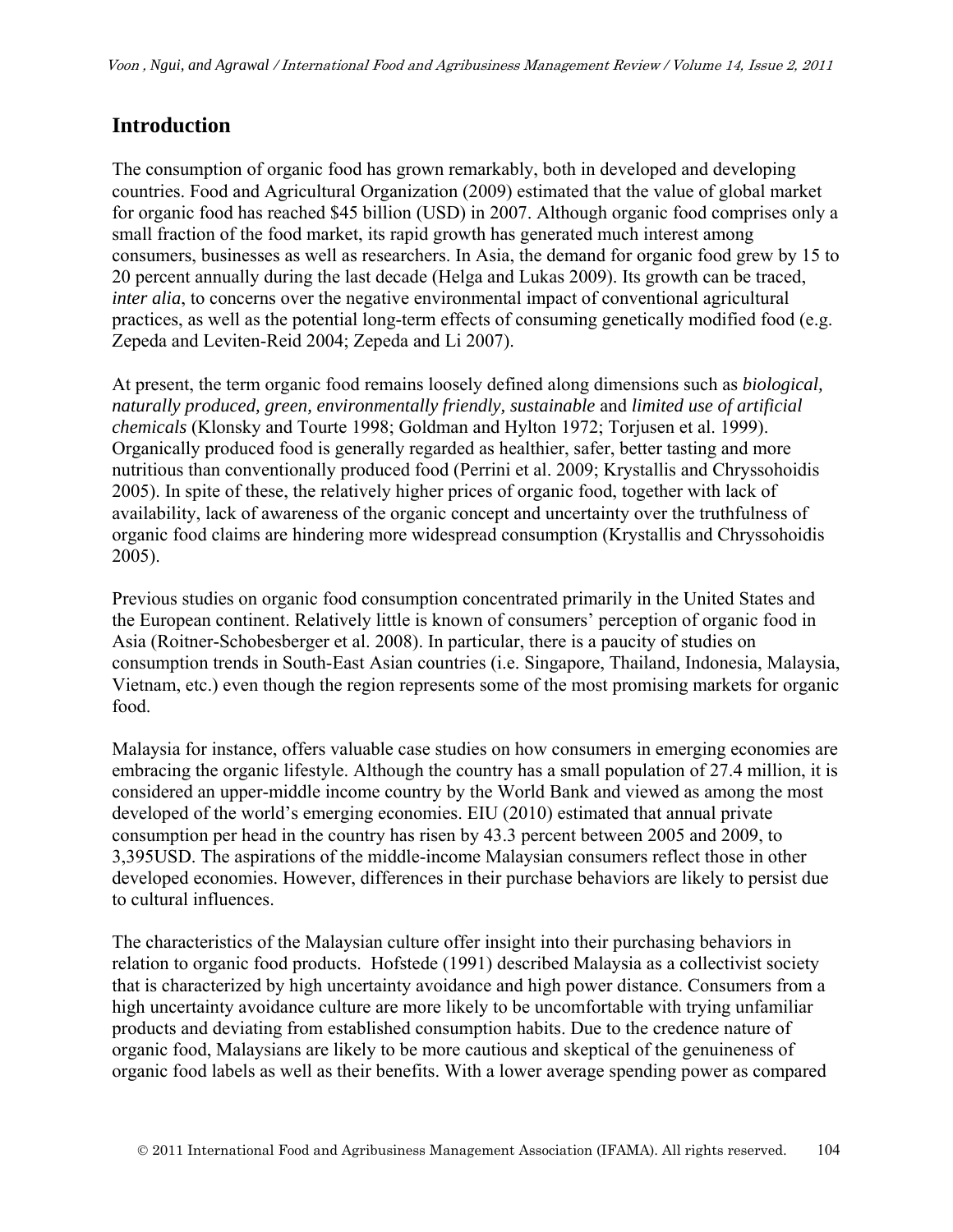to consumers in more developed countries, Malaysians are less likely to take risks in consuming organic food products if they are not assured of the benefits and genuineness of these products.

As a society with high power distance, Malaysians are also very conscious of their social ranks and tend to accord higher regard for individuals with higher social status or possessing expert knowledge in a domain. This implies that they may be more likely to consume organic food if they are advised to do so by experts or significant others. Likewise, they also tend to place higher trust on the quality of products that are accredited by agencies from more developed countries such as the United States, Australia and Japan.

The cultural traits of Malaysian consumers suggest that demand for organic food products may be more sustained and predictable. This is because the bulk of consumption are expected to be by consumers who are already convinced of the benefits and genuineness of organic food and are 'committed' to the organic lifestyle. They are also less likely to switch products due to their risk avoidance.

The Malaysian Agricultural Research and Development Institute which spearheads efforts to modernize the country's agricultural sector noted that the local organic food industry is still very small. More than sixty percent of organic food products are imported and these are required to carry a reliable label of "certified organic" from the exporting countries. Perception and understanding of organic production revolve mainly on the non-use of synthetic fertilizers and pesticides. In general, there is a lack of awareness among producers, retailers and consumers of the wider extent of organic production and processing standards in both local and international markets.

The primary objective of the present study was to investigate the main factors that influence the consumption of organic food among Malaysian consumers. Currently, little is known of the psychosocial and psychological factors that are associated with organic food purchase behavior. The results of the study can therefore provide insights for marketers on the key variables that could be used for promoting more widespread consumption in the country.

## **Theory and Hypotheses**

A major theory that informs studies on consumer behavior is the Theory of Planned Behavior (Ajzen 1991). The theory argues that an individual's intention to perform a behavior is influenced by a combination of behavioral attitudes (i.e. a person's beliefs about the desirability of behaviors); subjective norms (i.e. a person's perceived relevance and importance of opinions of significant others); and behavioral control (i.e. a person's sense of control over behavior) (Ajzen 1991). These are elaborated as follows.

### *Attitude*

An individual's attitude towards consuming a product is one of the most important antecedents for predicting and explaining consumers' choices across products and services, including food products (Honkanen et al. 2006). Jung (1971) defines attitude as a psychological construct which represents an individual's readiness to act or react in a certain way. It is a relatively enduring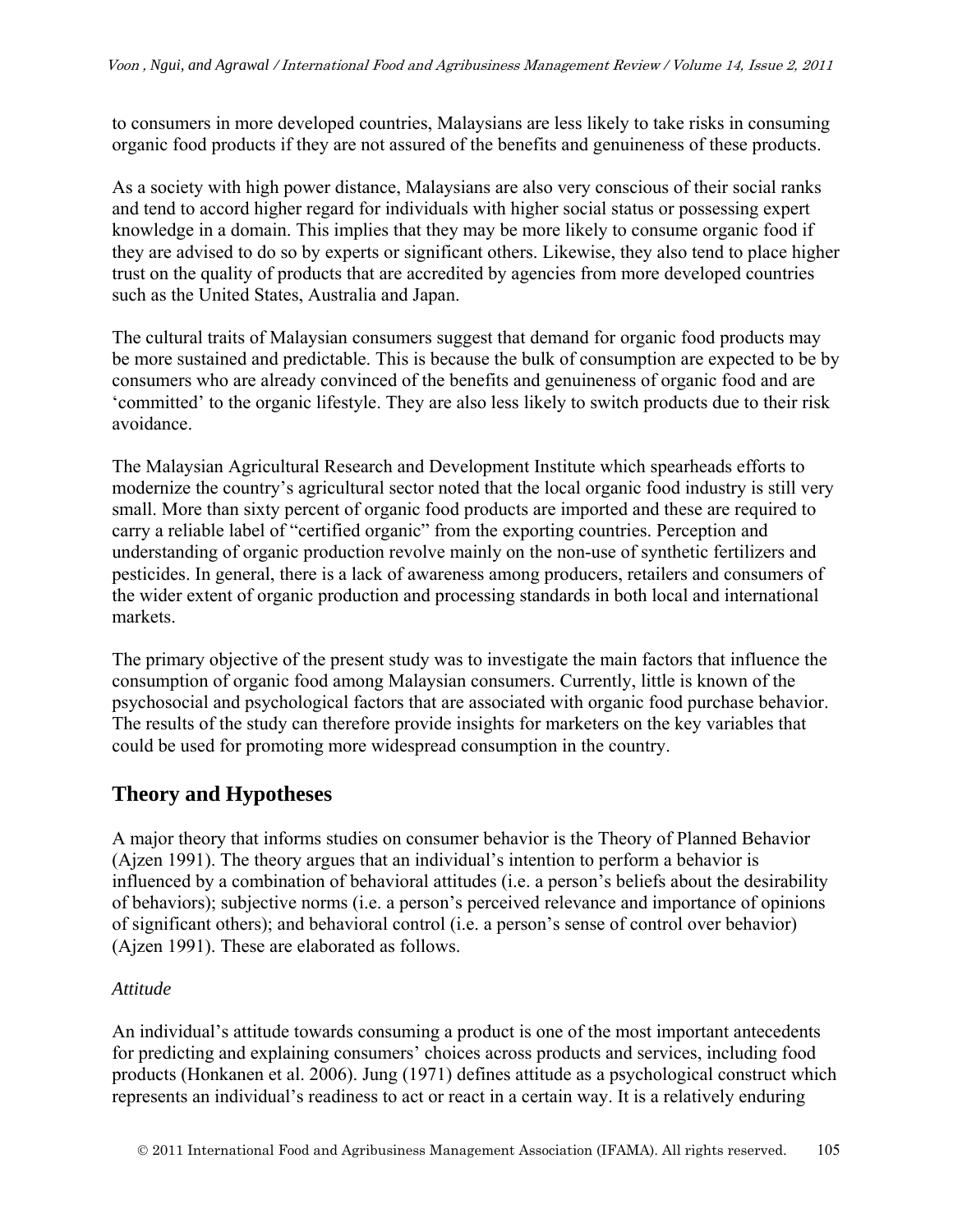evaluation of an object against alternatives, and is based on an individual's thoughts (cognition), beliefs (values) and emotions (affection) towards the object (Hoyer and Maclnis 2004; Rokeach 1973; Dossey and Keegan 2009).

Previous studies have associated organic food consumption with behavioral attitudes such as health consciousness, environmental consciousness, trust of organic food claims and desirability of organic food attributes such as taste, texture, freshness (Hughner et al. 2007; Gil and Soder 2006; Thogersen 2006; Aryal et al. 2009).

A person who has strong health values is likely to accept the importance of exercise, maintain a healthy diet, refrain from smoking and consume moderate amounts of alcohol (Bephage 2000). As organic food is generally regarded as more nutritious and safer than conventionally-produced food, health-conscious individuals are more likely to develop positive attitudes towards the health enhancing attributes of organic food (Michaelidou and Hasson 2008). In First and Brozina's (2009) study on the impact of cultural differences on organic food consumption among consumers in West European countries, the researchers reported that while the impact of cultural dimensions varied among the consumers, all exclusively considered health as the prime motive for consumption. Likewise, Roitner-Schobesberger et al. (2008) found that health consciousness was a main motive to purchase organic food in Thailand, particularly when consumers are concerned with residues from synthetic chemicals used in agriculture. Environmental consciousness was a key determinant in a study (Honkanen et al. 2006) on Norwegian consumers. They investigated the ethical motives in consumers' choice of organic food and found that environmental and animal rights issues had a strong influence over attitudes towards organic food. Specifically, the more concerned consumers are about these issues, the more positive their attitudes will be and the more likely they will consume organic food.

Luhmann (1979) defines trust as confidence in one's expectations, where desirable conducts are viewed as certain while undesirable conducts are removed from consideration. Trust of organic food claims is a strong determinant of intention to consume due to the credence nature of organic food. Credence products are those for which consumers are not able to evaluate effectively as the benefits of consumption cannot be directly or immediately observed. Consequently, consumers may rely on product labeling, advertisements and certifications as signals of the trustworthiness of product claims. The extent that these engender consumer trust will therefore influence the intention to consume organic food. Perrini et al. (2009) found that Italian consumers were more likely to trust retailers of organic products if they believe the retailer is committed to respecting their rights and the environment.

In sum, a favorable attitude towards organic food is likely to strengthen an individual's intention to purchase or consume. It is therefore hypothesized that:

*H1: Health & environmental concerns, trust on organic food claims and perceptions of organic food attributes together form the attitude towards organic food.* 

*H2: A positive attitude towards organic food positively impacts willingness to purchase organic food.*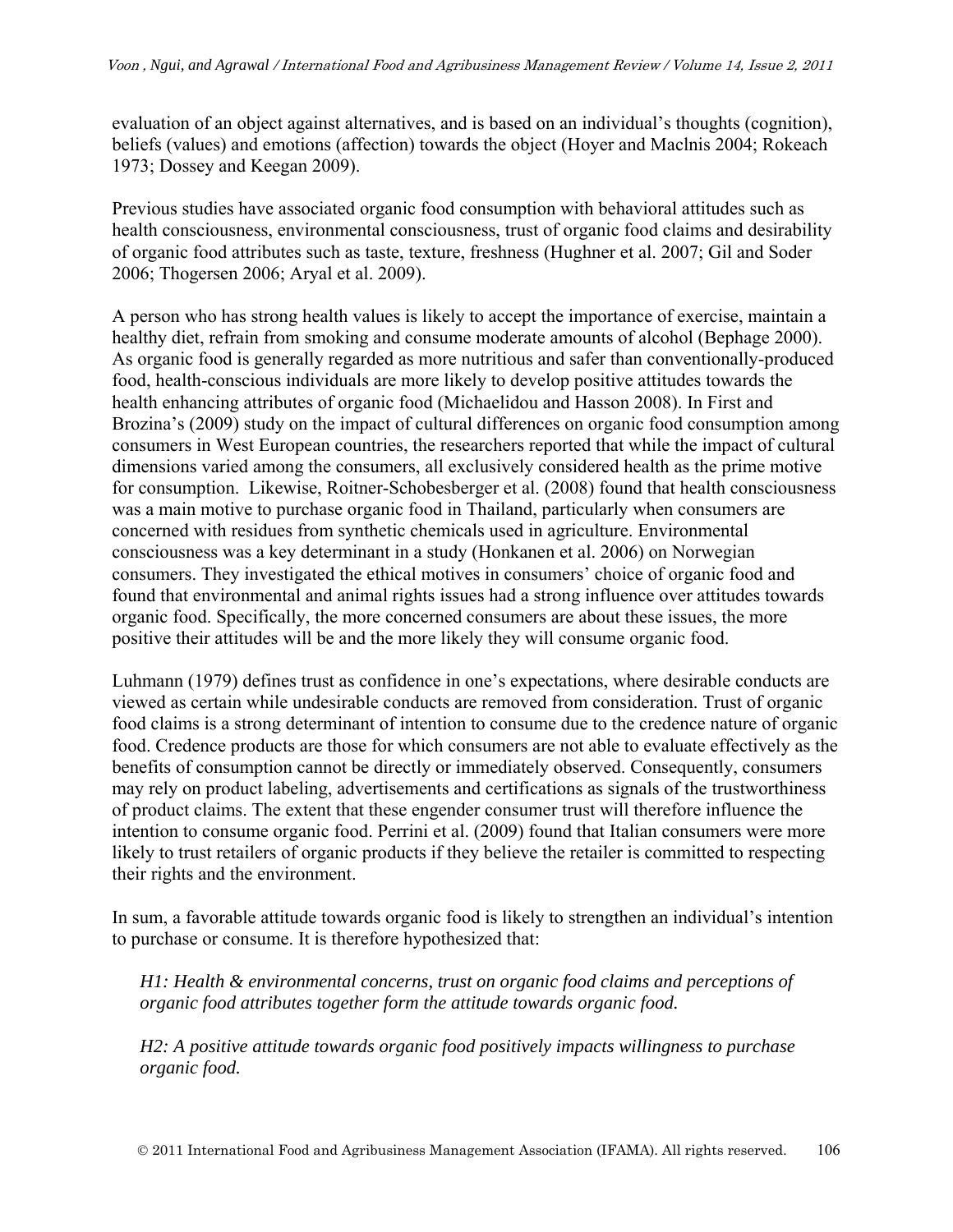### *Subjective Norms*

Subjective norms concern the perceived social pressures to undertake or not undertake a behavior (Ajzen 1991; O'Neal 2007). Individuals' subjective norms reflect their beliefs about how others, who are important to them, would view them engaging in a particular behavior. McClelland's (1987) theory of needs suggest that individuals tend to perform behavior that is deemed desirable by loved ones or referent group, due to their need for affiliation and group identification. In this vein, individuals' intention to consume organic food are likely to be strengthened if they believe that their loved ones expect them to do so, or they wish to be identified with other individuals who are consuming organic food (Chen 2007). It is therefore hypothesized that:

*H3: Subjective norms will positively influence willingness to purchase organic food.* 

### *Behavioral Control*

Perceived behavioral control concerns individuals' perceptions on the extent they are able to perform a given behavior (Ajzen 1991). Underlying such perceptions is their beliefs about the relative ease or difficulty in performing the behavior and the extent that performance is up to them (Ajzen, 2002, cited in Tarkiainen and Sundqvist, 2005). Where performance of a behavior is deemed to be relatively easy and within the means of the individual, intention to perform the behavior will be strengthened. A number of studies have operationalized affordability as a subset of behavioral control, in influencing behavioral intention (Thompson and Thompson 1996; Notani 1997; Oh and Hsu 2001). Affordability by conventional definition concerns the ability to bear the cost without serious detriment to the capacity for action. For consumers, affordability is intimately associated with monetary and search (convenience) costs. ACNielsen (2005) reported that higher monetary cost was perceived as the main barrier to organic food consumption for one third of respondents in Asia Pacific and over 40 percent of European and North American consumers. Likewise, limitations in supplies and distribution channels were seen as factors that increase the cost of sourcing for organic food. Cost and convenience are therefore, hypothesized as constituting the affordability construct in this study which may impact intention to purchase organic food.

*H4: Cost and convenience form perception of affordability of organic food.* 

*H5: High affordability positively impacts willingness to purchase organic food.* 

## **Methodology**

A questionnaire survey was undertaken to gather data from a sample population of consumers in Kuching, the capital city of largest state in Malaysia. Target respondents were identified using the following criteria: (a) they are at least 18 years old; (b) are engaged in full-time employment or tertiary education; (c) are able to respond comprehensively to an English-language survey questionnaire and (d) have consumed organic food products for at least one year. An initial fieldwork had shown that English proficiency among consumers who made actual purchases of household groceries and organic food is low to moderate. Hence, to ensure the accuracy of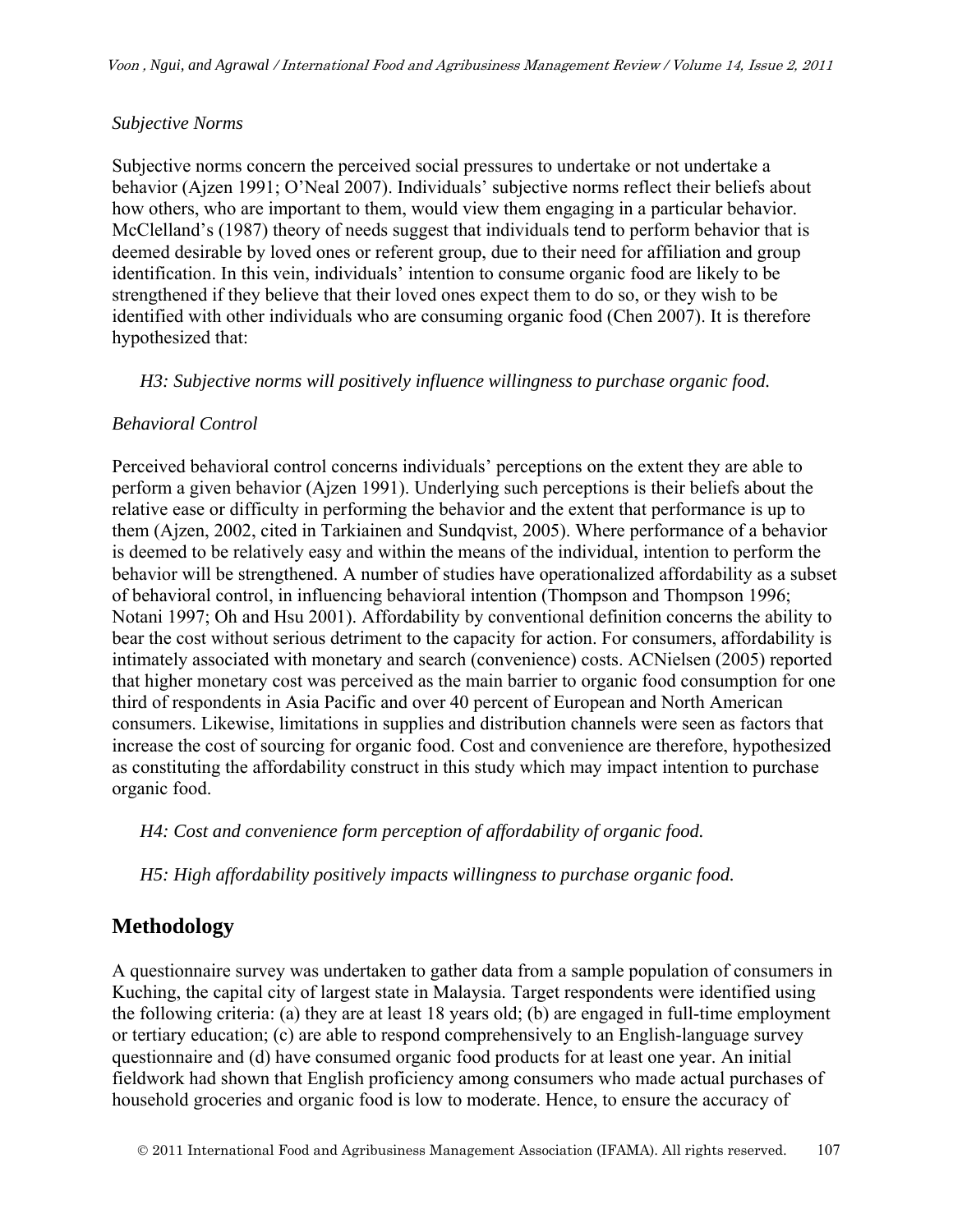responses, target respondents were selected using purposive sampling method where field assistants approached potential respondents and verified that the latter meet the sampling criteria before distributing a survey questionnaire.

Over a five-week period, 570 questionnaires were distributed and 421 responses were collected. A high response rate of 74 percent was achieved as most targeted respondents were requested to complete the questionnaire on the spot, aided by field assistants. A sample of 406 was retained for data analysis after deleting datasets with large missing values and for ensuring normality of distribution.

The survey questionnaire measures (1) demographic characteristics of respondents; (2) grocery purchasing behavior; (3) attitudes toward organic food; (4) perceived social expectations of organic food consumption; (5) perceived consumption cost and convenience while purchasing organic food; (6) concerns toward health and environment, and (7) willingness to pay (WTP) for organic food. These items are presented in Table 2 (see Appendix). Items were measured on a 5 point Likert scale where 1 is "strongly disagree" and 5 is "strongly agree". A pilot questionnaire was tested on 30 academic staff of a university, after which a final questionnaire consisting of 44 items was developed.

The demographics of the sample are presented in Table 1 (see Appendix). Majority of the respondents are female (60.1 percent) and most are between the ages of 25 to 44 (55.2 percent). They have obtained tertiary education qualifications at diploma, certificate or degree-levels (67.9 percent). The respondents are mainly medium sized households with three to six members (74.2 percent). Most of the respondents reported a combined household income of between Malaysian Ringgit (RM) 2,501 and RM5,000 (36.7 percent) and RM5,001 and RM7,500 (24.6 percent).

## **Data Analysis**

Exploratory factor analysis (EFA) was undertaken to identify and confirm the factors under each construct. The results of EFA are shown in Table 2 (see Appendix). Oblique rotation was used due to high correlations between factors. Items with loadings smaller than 0.4 were dropped from further analysis. Likewise, an item that loaded on more than one factor was assigned to the factor where it achieved the highest factor loading. The Kaiser-Meyer-Olkin (KMO) measure of sampling adequacy has a value of 0.963 while the Bartlett's test of Sphericity was significant, indicating that the data was suitable for factor analysis. Eight factors with eigenvalues greater than one were extracted. While several items were dropped due to low factor loadings, it is noted that most of the remainder items that were expected to measure a similar construct did indeed load on the same factor.

The Cronbach's alpha value for each factor was then computed in order to assess the reliability of the items in measuring the factor (see Table 2 in Appendix). Reliability was assured as the Cronbach's alpha values which ranged from 0.73 to 0.96 were higher than the minimum threshold of 0.70 (Nunally 1978). In addition, correlations among the factors ranged from 0.152 to 0.761, indicating that multicollinearity was not a problem (see Table 3).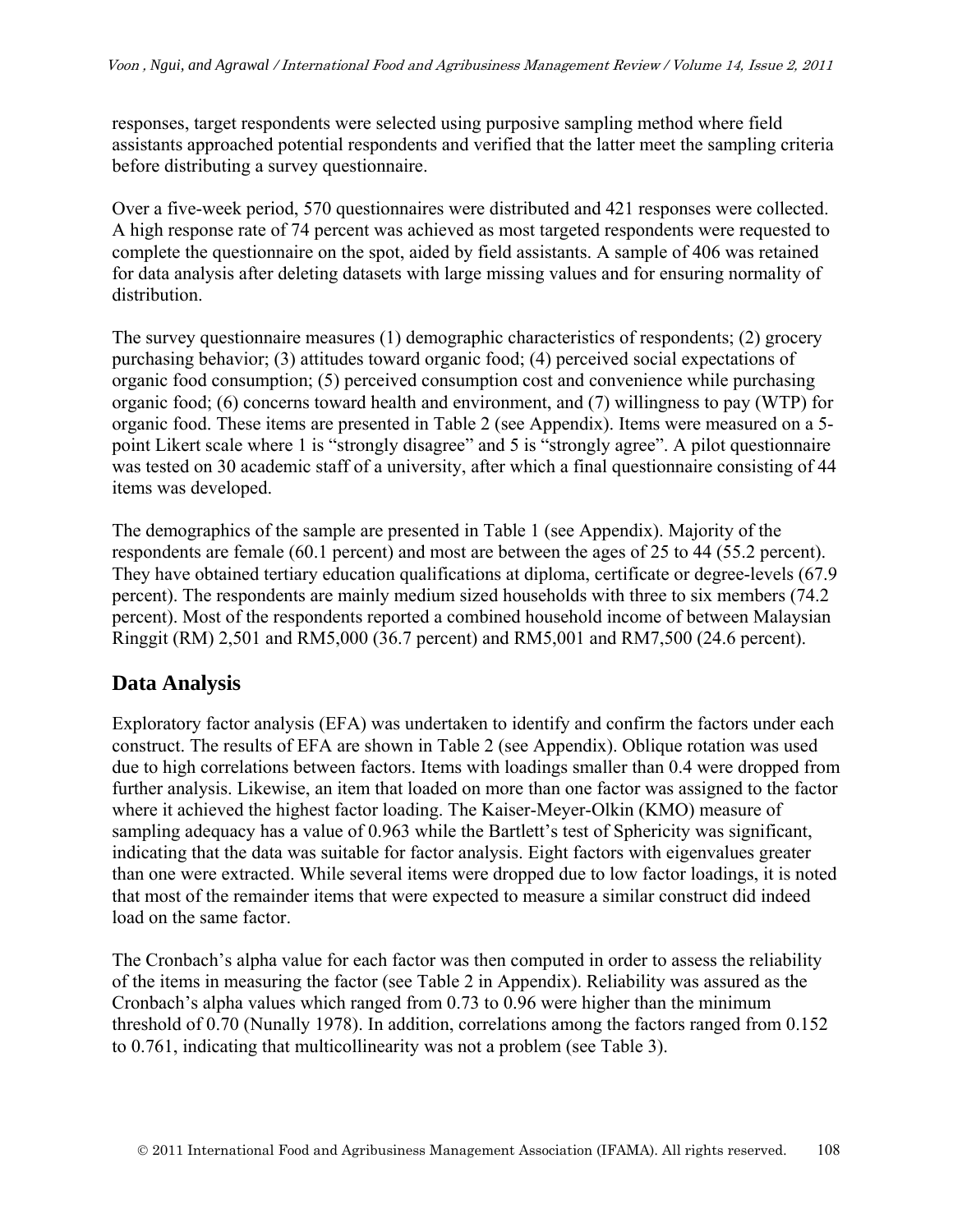|                              | $\bf{(1)}$ | (2)      | (3)      | $\left( 4\right)$ | (5)      | (6)      | (7)      | (8)  |
|------------------------------|------------|----------|----------|-------------------|----------|----------|----------|------|
| Trust of organic food claims | 1.00       |          |          |                   |          |          |          |      |
| Cost concerns                | $.552**$   | 1.00     |          |                   |          |          |          |      |
| Convenience concerns         | $.562**$   | $.647**$ | 1.00     |                   |          |          |          |      |
| Subjective norms             | $.649**$   | $.463**$ | $514**$  | 1.00              |          |          |          |      |
| Health and environmental     |            |          |          |                   |          |          |          |      |
| concerns                     | $.719**$   | $.506**$ | $.518**$ | $.684**$          | 1.00     |          |          |      |
| Actual purchase              | $.184**$   | $.284**$ | $.257**$ | $.339**$          | $.152**$ | 1.00     |          |      |
| Perception towards organic   |            |          |          |                   |          |          |          |      |
| food attributes              | $.746**$   | .545**   | $.577**$ | $.691**$          | $.628**$ | $.233**$ | 1.00     |      |
| Willingness to pay           | $.742**$   | .583**   | $.581**$ | $.761**$          | $.616**$ | $.340**$ | $.628**$ | 1.00 |

| <b>Table 3.</b> Correlations of first order observed variables |  |
|----------------------------------------------------------------|--|
|----------------------------------------------------------------|--|

**Note:** \*\* Correlation is significant at 0.01 level

#### *Testing the Latent Constructs*

Structural equation modeling was used for exploring the impact of exogenous constructs on purchase intention. It allows for simultaneous testing of an entire model that consists of multiple separate hypothetical relationships (Hair et al. 1998). A two-stage approach was used, where a measurement model that comprised of latent constructs was assessed first, followed by a structural model that consists of all constructs and hypothesized relations (Anderson and Gerbing 1988).

Consistent with hypotheses  $H_1$  and  $H_4$ , two latent constructs were formed from five observed variables (i.e. factors). The first latent construct attitude was formed based on three attitudinal variables, namely, health and environmental concerns; trust of organic food claims; and perceptions of organic food attributes. The second latent construct affordability was formed by two variables, namely, cost and convenience concerns. A measurement model which comprised of the two latent constructs was developed in order to test the validity and reliability of the latent constructs (see Figure 1).



#### **Figure 1.** CFA Model: Testing the latent constructs

**Note:** H&E: Health & environmental concerns; Trust: Trust of organic food claims; Attributes: Perceived desirability of observable organic food attributes; Cost: Cost concerns; Conven: Convenience concerns; ATTITUDE: Attitude towards organic food; AFFORD: Affordability of organic food.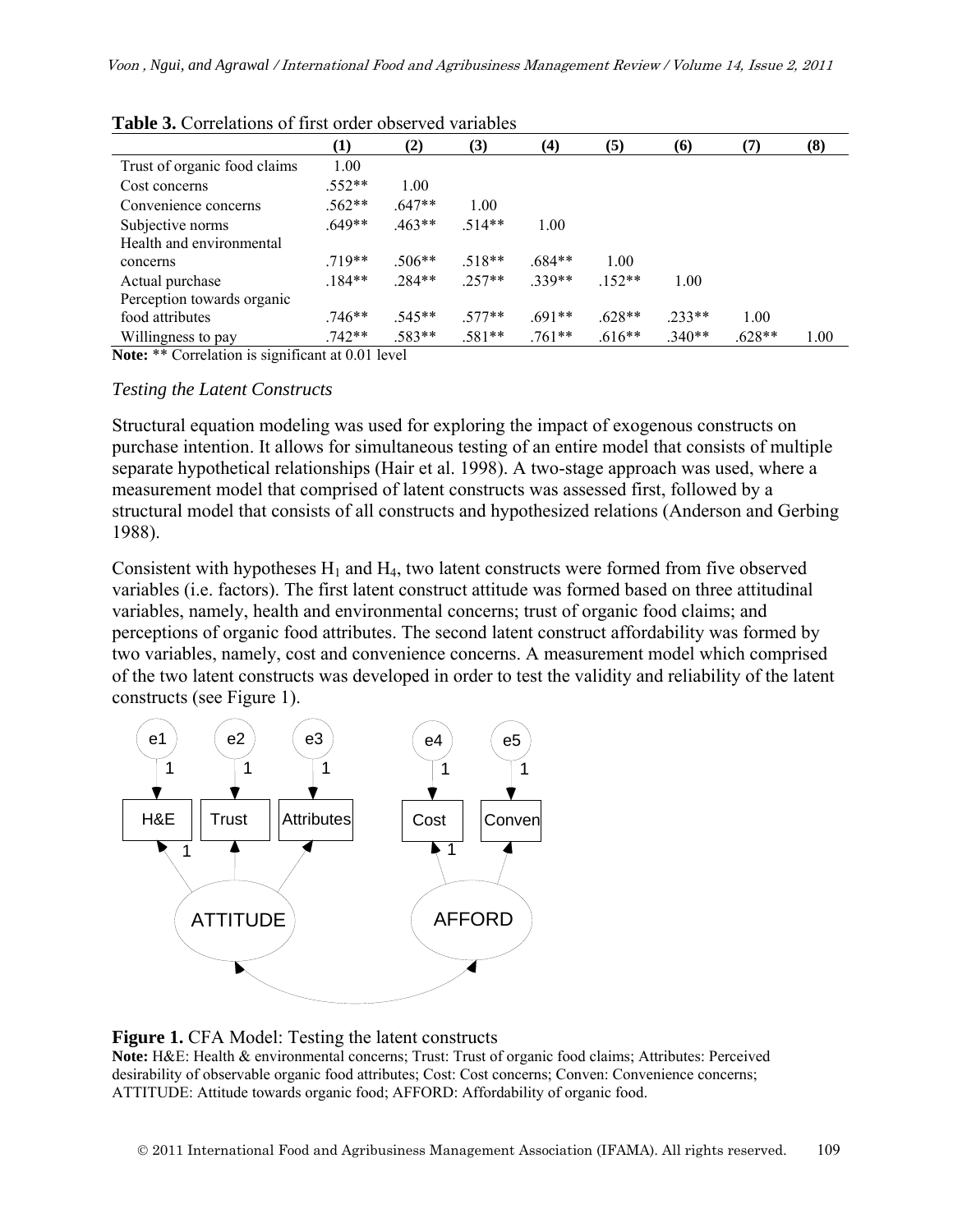Factor loadings for the latent constructs ranged from 0.787 to 0.926, indicating strong support for construct validity (see Table 4) (Hair, Anderson, Tatham and Black, 1998). Likewise, the average variance extracted (AVE) values for attitude (0.78) and affordability (0.65) were higher than Fornell and Larcker (1981)'s recommended benchmark of 0.50. Composite reliability coefficients for Attitude (0.91) and Affordability (0.79) were higher than 0.60, suggesting high internal reliability (Fornell and Larcker 1981). Goodness of fit statistics of the measurement model further demonstrated a good fit with the data  $(\chi^2/df = 2.157)$ ; GFI = 0.984; NFI = 0.751;  $RFI = 0.621$ ;  $IFI = 0.749$ ;  $TLI = 0.629$ ;  $RMSEA = 0.053$ ).

| Latent Constructs and Variables                                                                                                                                                                                                                                                                                                                                                                       | <b>Factor Loadings</b> |
|-------------------------------------------------------------------------------------------------------------------------------------------------------------------------------------------------------------------------------------------------------------------------------------------------------------------------------------------------------------------------------------------------------|------------------------|
| Attitude (CR:0.913, AVE:0.778)                                                                                                                                                                                                                                                                                                                                                                        |                        |
| Trust                                                                                                                                                                                                                                                                                                                                                                                                 | 0.824                  |
| Perceptions                                                                                                                                                                                                                                                                                                                                                                                           | 0.926                  |
| Health & Environment                                                                                                                                                                                                                                                                                                                                                                                  | 0.894                  |
| Affordability (CR:0.785, AVE:0.646)                                                                                                                                                                                                                                                                                                                                                                   |                        |
| Convenience                                                                                                                                                                                                                                                                                                                                                                                           | 0.821                  |
| Cost                                                                                                                                                                                                                                                                                                                                                                                                  | 0.787                  |
| Goodness-of-Fit (benchmarked values)                                                                                                                                                                                                                                                                                                                                                                  | <b>Fit statistics</b>  |
| $\chi^2$ /DF (1 to 4)                                                                                                                                                                                                                                                                                                                                                                                 | 2.157                  |
| GFI (>0.90)                                                                                                                                                                                                                                                                                                                                                                                           | 0.984                  |
| AGFI $(>0.80)$                                                                                                                                                                                                                                                                                                                                                                                        | 0.940                  |
| $NFI$ ( $>0.90$ )                                                                                                                                                                                                                                                                                                                                                                                     | 0.963                  |
| RFI (>0.90)                                                                                                                                                                                                                                                                                                                                                                                           | 0.908                  |
| IFI $(>0.90)$                                                                                                                                                                                                                                                                                                                                                                                         | 0.980                  |
| TLI (>0.90)                                                                                                                                                                                                                                                                                                                                                                                           | 0.948                  |
| RMSEA (<0.08)<br>$\overline{a}$ $\overline{a}$ $\overline{a}$ $\overline{a}$ $\overline{a}$ $\overline{a}$ $\overline{a}$ $\overline{a}$ $\overline{a}$ $\overline{a}$ $\overline{a}$ $\overline{a}$ $\overline{a}$ $\overline{a}$ $\overline{a}$ $\overline{a}$ $\overline{a}$ $\overline{a}$ $\overline{a}$ $\overline{a}$ $\overline{a}$ $\overline{a}$ $\overline{a}$ $\overline{a}$ $\overline{$ | 0.053                  |

**Table 4.** Results of confirmatory factor analysis of latent constructs attitude and affordability Latent Constructs and Variables **Factor Loadings** 

**Note:** CR: Composite Reliability, AVE: Average Variance Extracted

#### *Structural Model*

A hypothesized structural model M1 was developed to test the impact of attitude, subjective norms and affordability on willingness to pay (WTP) and actual purchase (see Figure 2). Relationships among the constructs were depicted in Figure 2. Consistent with the TPB theory, the exogenous constructs were modeled to impact WTP directly, and actual purchase indirectly through WTP. Evaluation of model M1 indicated a poor fit as the indices were below the benchmarked levels  $(\chi^2/df = 31.747; GFI = 0.751; NFI = 0.743; RFI = 0.621; IFI = 0.749; TLI =$ 0.629; RMSEA = 0.276). In order to improve model fit, model  $M<sup>1</sup>$  was recalcuated based on modification indices that were computed by AMOS. The resulting model  $M^2$  (see Figure 3) consisted of two additional regression paths that linked attitude to subjective norms and affordability. A covariance path linking the error terms of health  $\&$  environmental concerns and actual purchase were also added to further enhance model fit.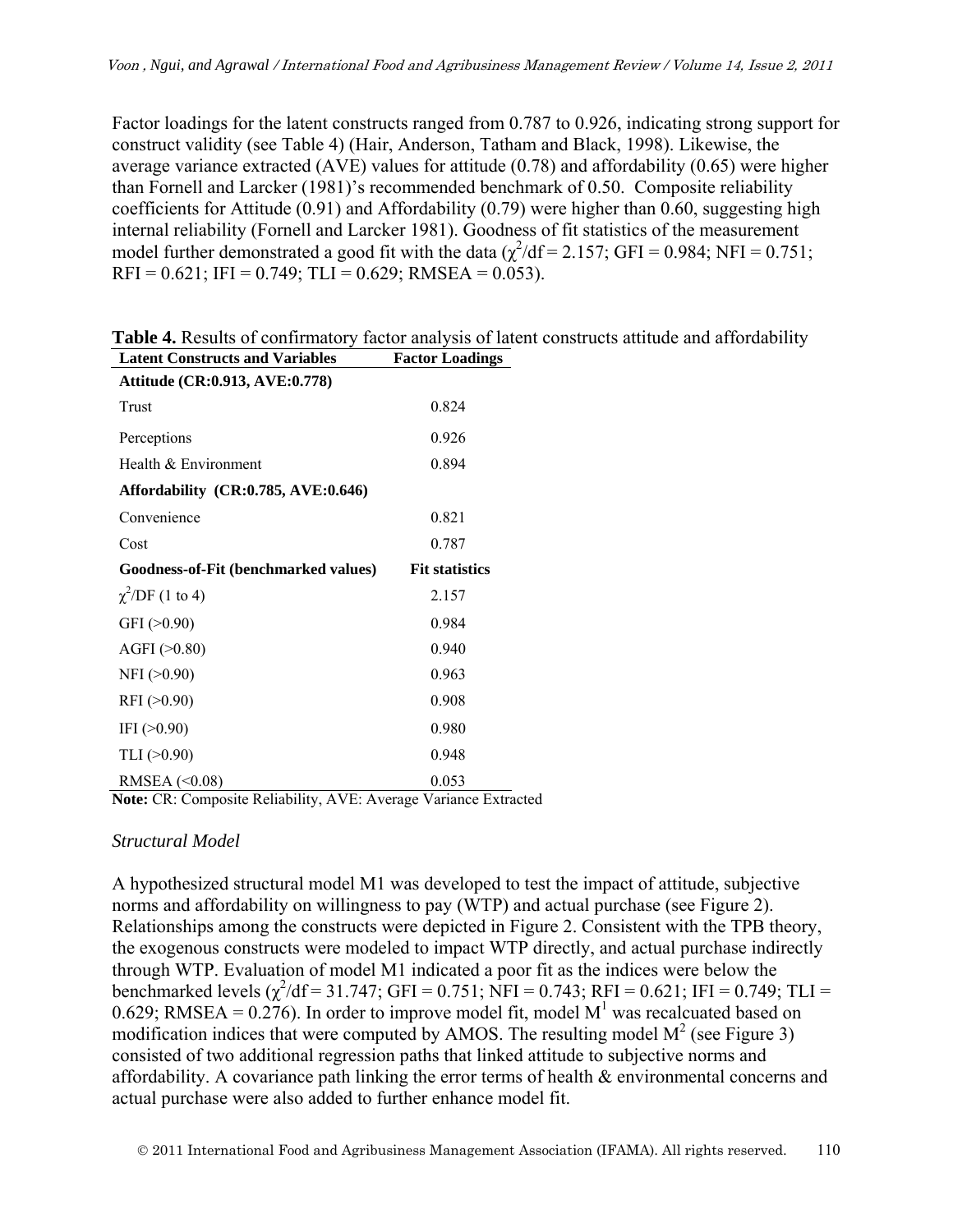

#### **Figure 2.** Structural Model  $M<sup>1</sup>$

**Note**: H&E: Health & environmental concerns; Trust: Trust of organic food claims; Attributes: Perceived desirability of observable organic food attributes; Cost: Cost concerns; Conven: Convenience concerns; ATTITUDE: Attitude towards organic food; AFFORD: Affordability of organic food; WTP: Willingness to pay; ACTPUR: Actual purchase





**Note:** H&E: Health & environmental concerns; Trust: Trust of organic food claims; Attributes: Perceived desirability of observable organic food attributes; Cost: Cost concerns; Conven: Convenience concerns; ATTITUDE: Attitude towards organic food; AFFORD: Affordability of organic food; WTP: Willingness to pay; ACTPUR: Actual purchase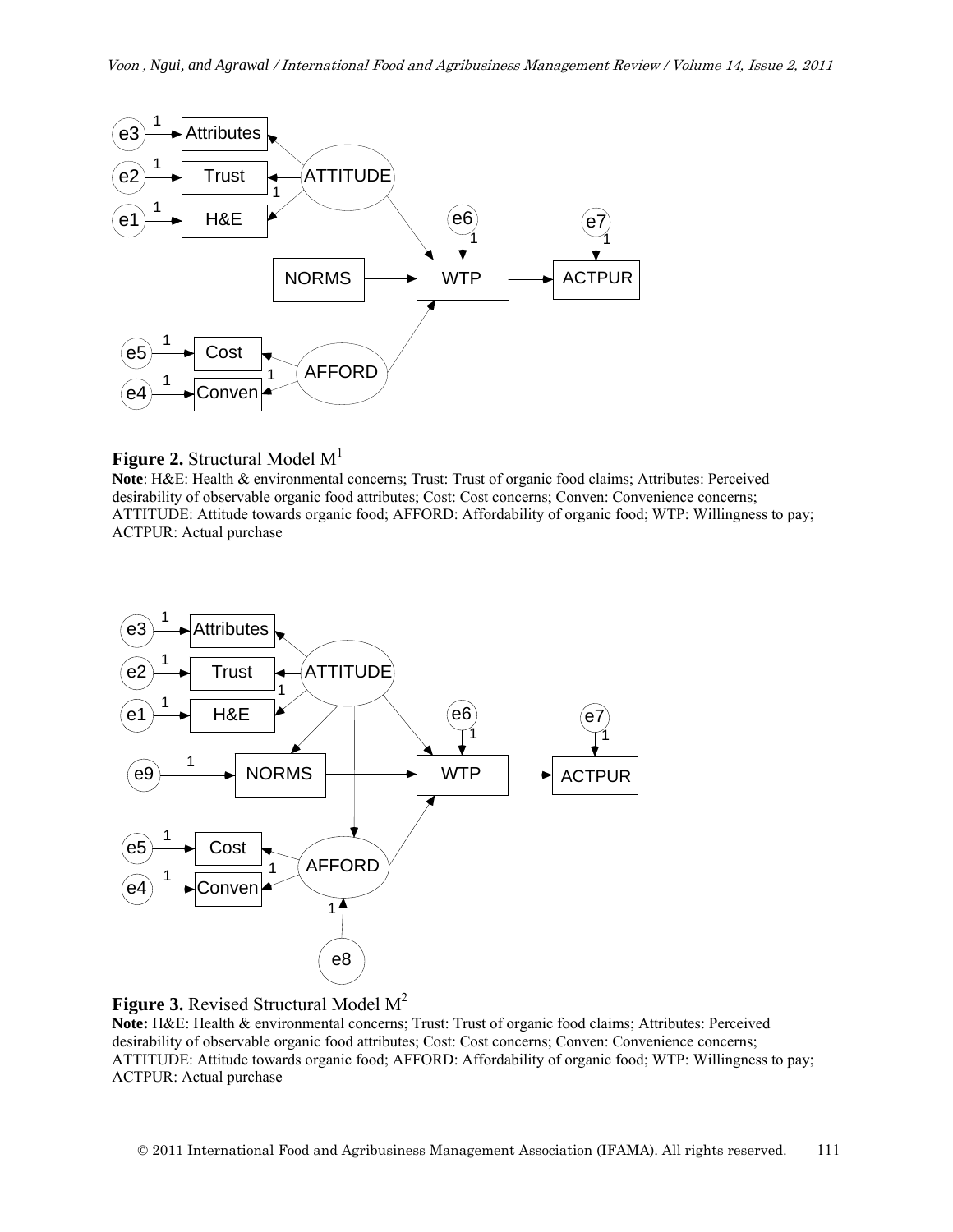Model  $M<sup>2</sup>$  achieved significant improvements in terms of its goodness-of-fit indices as all suggested values were met  $(\chi^2/df = 3.113; GFI = 0.971; NFI = 0.963; RFI = 0.979; IFI = 0.986;$  $TLI = 0.974$ ; RMSEA =  $0.072$ ). The model accounted for 83.8 percent of variance in WTP and 11.7 percent of variance in Actual Purchase. Results of structural equation analysis of model  $M<sup>2</sup>$ are reported in Table 5.

| <b>Standardized Regression Weights</b> |                       |                 |             |  |  |  |  |
|----------------------------------------|-----------------------|-----------------|-------------|--|--|--|--|
| <b>NORMS</b>                           |                       | <b>ATTITUDE</b> | $0.773***$  |  |  |  |  |
| <b>AFFORD</b>                          |                       | <b>ATTITUDE</b> | 0.768***    |  |  |  |  |
| <b>WTP</b>                             |                       | <b>NORMS</b>    | $0.141***$  |  |  |  |  |
| WTP                                    |                       | <b>ATTITUDE</b> | $0.761***$  |  |  |  |  |
| WTP                                    |                       | AFFORD          | 0.52        |  |  |  |  |
| TRUST                                  |                       | <b>ATTITUDE</b> | 0.817       |  |  |  |  |
| H&E                                    |                       | <b>ATTITUDE</b> | 0.892***    |  |  |  |  |
| <b>Attributes</b>                      |                       | <b>ATTITUDE</b> | $0.913***$  |  |  |  |  |
| Cost                                   |                       | <b>AFFORD</b>   | 0.796       |  |  |  |  |
| Conven                                 |                       | <b>AFFORD</b>   | 0.813***    |  |  |  |  |
| Actpur                                 |                       | WTP             | $0.343***$  |  |  |  |  |
|                                        | <b>Correlations</b>   |                 |             |  |  |  |  |
| e1                                     |                       | e7              | $-0.260***$ |  |  |  |  |
| Goodness-of-Fit (benchmarked values)   |                       |                 |             |  |  |  |  |
|                                        | $\chi^2$ /DF (1 to 4) |                 | 3.113       |  |  |  |  |
|                                        | GFI ( >0.90)          |                 | 0.971       |  |  |  |  |
|                                        | AGFI $(>0.80)$        |                 | 0.936       |  |  |  |  |
|                                        | $NFI$ ( $>0.90$ )     |                 | 0.979       |  |  |  |  |
| 0.963<br>RFI $(>0.90)$                 |                       |                 |             |  |  |  |  |
| IFI $(>0.90)$<br>0.986                 |                       |                 |             |  |  |  |  |
| TLI $(>0.90)$<br>0.974                 |                       |                 |             |  |  |  |  |
| 0.072<br>RMSEA $(0.08)$                |                       |                 |             |  |  |  |  |

**Table 5.** Parameter estimates and goodness-of-fit statistics of Model M<sup>2</sup>

**Note:** \*\*\* Coefficient values are significant at 5% level.

Attitude has a significant direct positive effect on WTP  $(0.761***)$ . Hypothesis H<sub>2</sub> which proposed that a positive attitude towards organic food would positively impact willingness to pay could not be rejected. Subjective norms has a significant albeit weaker direct positive effect on WTP  $(0.141***)$ . Therefore, hypothesis H<sub>3</sub> which proposed that subjective norms will influence willingness to pay for organic food could not be rejected. In contrast, the regression coefficient of the relationship between affordability and WTP is not significant (0.052). Therefore, hypothesis  $H_5$  which proposed that high affordability will positively impact willingness to pay for organic food is rejected. WTP exerts a significant direct positive effect on Actual Purchase (0.343\*\*\*). This is consistent with the TPB theory which proposes behavioral intention as an antecedent of actual behavior.

Structural analysis of model  $M<sup>2</sup>$  provided additional information on the nature of the relationships between the exogenous and endogenous constructs. Attitude not only affects WTP directly, but also indirectly through a direct positive effect on subjective norms  $(0.773***)$ . The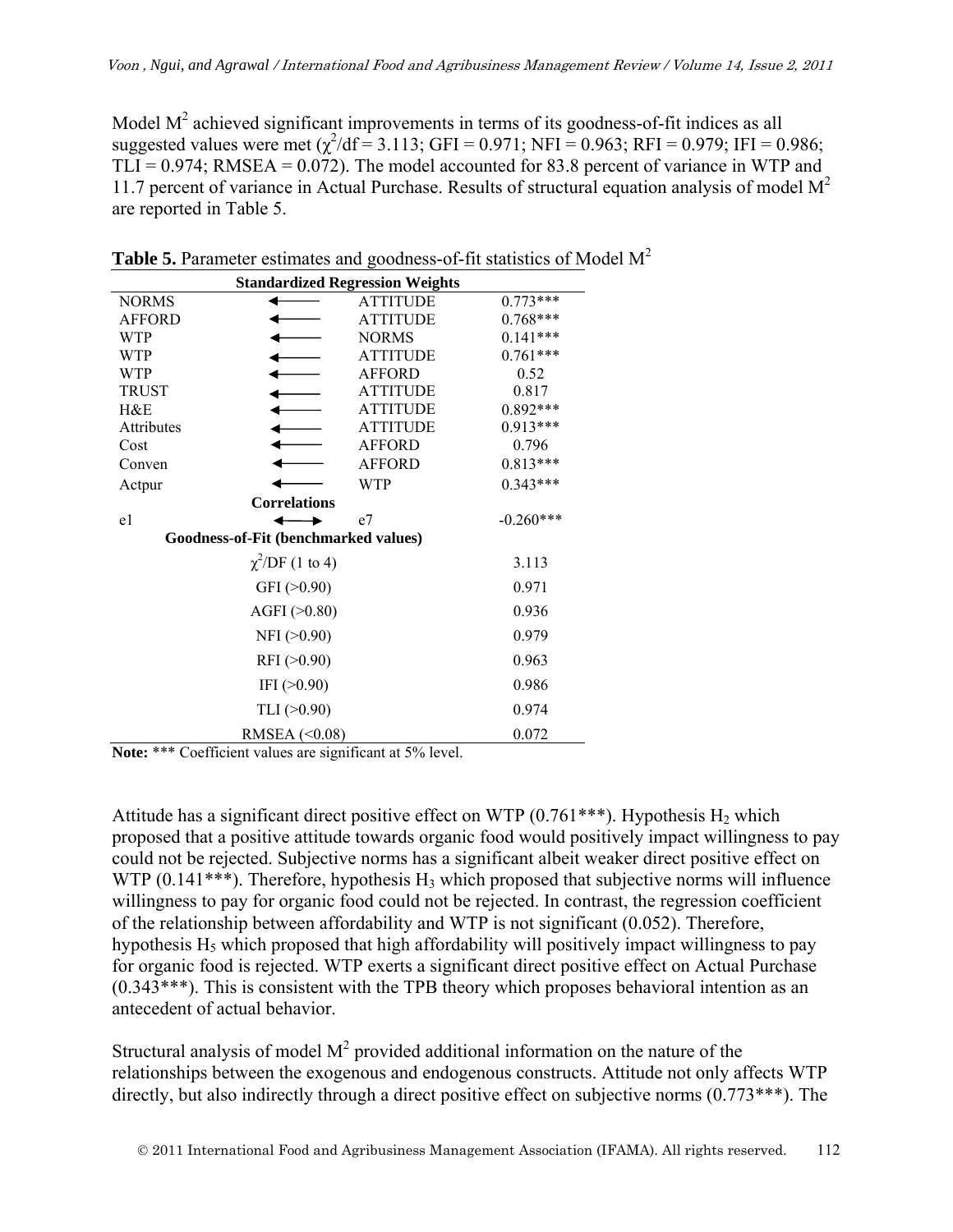standardized total effect of attitude on WTP reported by AMOS is 0.911. Attitude also exerts a strong significant effect on affordability (0.768\*\*\*) as positive attitudes are likely to reduce the perceived cost of sourcing for organic food. Attitude also impacts actual purchase indirectly through significant effects on subjective norms and WTP. The standardized total effect of attitude on actual purchase reported by AMOS is 0.312. Lastly, analysis of structural model  $M^2$ revealed a significant negative correlation between the error terms of health & environmental concerns and actual purchase (-0.260\*\*\*).

## **Conclusions and Implications**

The present study validated a model that predicts the willingness to pay and actual purchase of organic food among Malaysian consumers. Consistent with the Theory of Planned Behavior, attitude and subjective norms were found to exert significant positive effect on willingness to pay, which positively affects actual purchase.

Health and environmental concerns together with trust of organic food claims and desirability of organic food attributes form Malaysian consumers' attitude towards organic food. The importance of health and environmental concerns reflect the growing affluence of Malaysian consumers. The rising educational levels of the middle-income consumers coupled with better access to worldwide communication and information channels have raised their awareness of health and environmental issues. These have driven strong demand for health-related products (Euromonitor 2009) and greater willingness to adopt more environmental-friendly lifestyles. The importance of trust of organic food claims and desirability of organic food attributes reflect the high uncertainty avoidance of Malaysian consumers. Although trust and observable organic food attributes are important factors affecting consumers in other countries, the greater tendency of Malaysian consumers in avoiding uncertainties is likely to strengthen the effect of these factors when making purchase decisions. Consumers are expected to rely heavily on product labeling, the media, reputation of producers and other observable attributes of organic food as measures of trustworthiness and quality.

The significant impact of subjective norms on willingness to pay reflects the high power distance culture that characterizes Malaysians. Consumers are therefore likely to be influenced by the advice or opinions of significant others, particularly those whom that they hold high regard for. Furthermore, as Malaysia is a highly collectivist society, consumers tend to conform to the consumption choices of significant others. This implies that those whom consumers hold high regard for, are able to influence the consumers both actively through their advice or opinions, as well as passively, through their own behaviors.

Contrary to the TPB theory, the impact of affordability as a subset of behavioral control on willingness to purchase was not significant. This raises questions about how behavioral control impacts the intention of Malaysian consumers. Hughner et al. (2007) offered insights on the relationship between cost and organic food consumption. They cautioned that consumers are likely to perceive cheaper organic food products as of lower quality and containing fewer benefits. Consequently, organic food may lose its differentiating feature and appeal among consumers. Affordability may be a concern for consumers who consume organic food occasionally or who are yet convinced of the benefits. For them, cost of consumption is likely to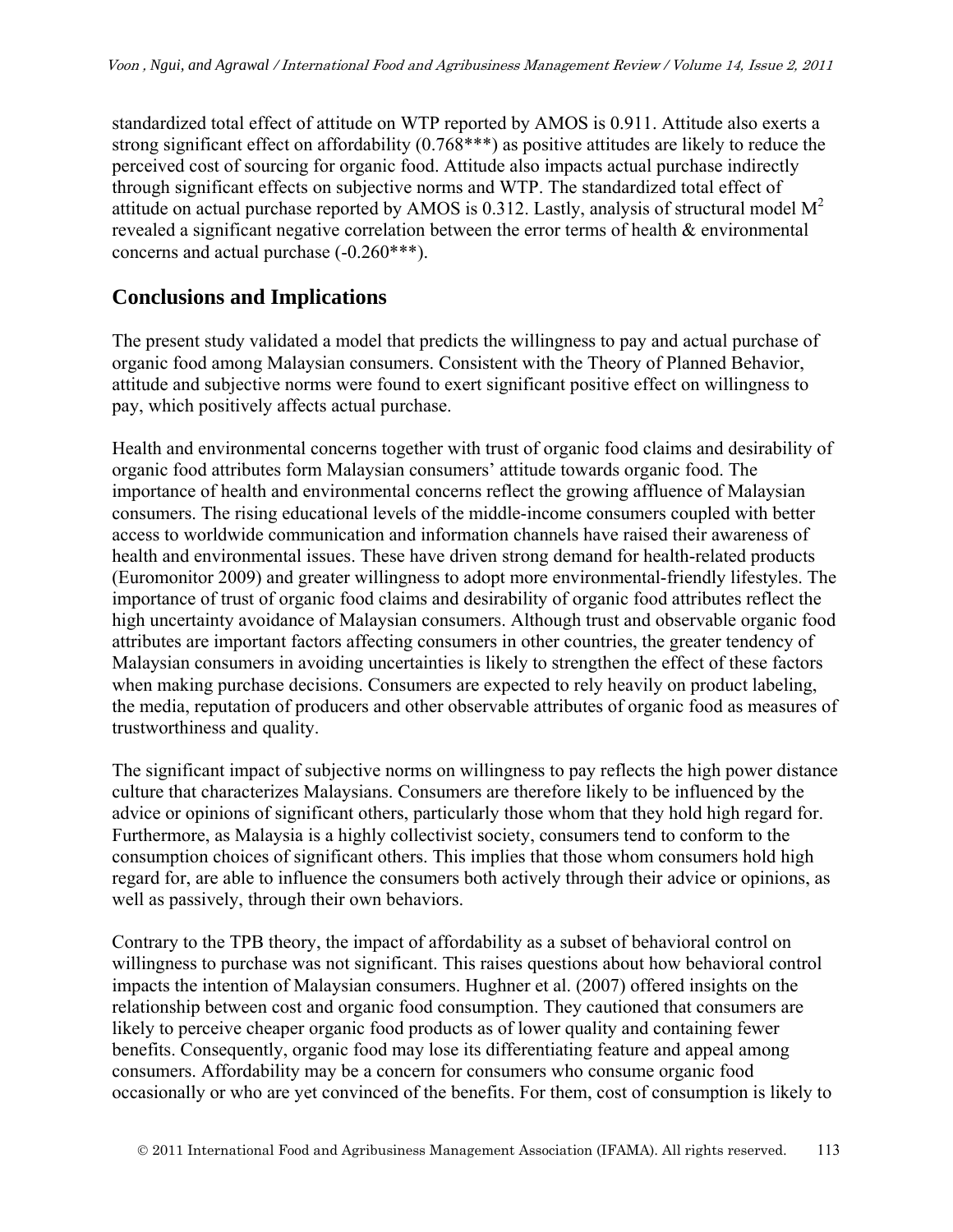have a major influence over decisions to consume either higher priced organic food or cheaper conventional alternatives. However, consumers who have been convinced of the benefits of organic food and have adopted the organic lifestyle may be less likely to be deterred by the high cost. They seem to be able to accept a higher price tag on organic food.

Results from structural equation analysis further show that attitude impacts subjective norms and affordability. These suggest that a strong positive attitude towards organic food consumption will influence consumers' perceptions of subjective norms. Where the expectations of significant others are consistent with consumers' own attitudes toward organic food, they are more likely to comply with the expectations as doing so positively reinforces their own attitudes. In similar vein, a strong positive attitude increases perception of affordability. This is because consumers are likely to rationalize the high cost of consumption as a premium paid for the benefits and desirable attributes of organic food.

The negative correlations between health and environment concerns and actual purchase suggest that consumers' concern for health & environment decreases after consuming organic food. This implies that when consuming organic food, consumers are assuring themselves that they are making a 'difference' or 'doing their part' by 'acting responsibly'. Consequently, concerns about the impact of food consumption habits on health and the environment would decrease.

The findings from the study offer insights on promoting more widespread organic food consumption. Cost of consumption may need to be lowered in order to attract new consumers. At the same time, there is a need for differentiation through other means in order to sustain or increase consumption among existing consumers. Producers and marketers may extend their influence over contextual factors that shape consumer attitudes towards organic food. These factors include consumers' concerns over their health and environment, their perceived trustworthiness of organic food claims and observable attributes of organic food which were deemed desirable. A successful effort in these directions can impact consumers' affordability concerns and their readiness to comply with subjective norms. These inevitably contribute towards enhancing intention to consume.

South-East Asian countries such as Malaysia offer significant market potentials for organic food. Nevertheless, although consumers in emerging markets are becoming more affluent and more conscious about their consumption patterns, they tend to be less informed about organic food classification. When evaluating product options, their judgment is based mainly on product labels and the mainstream media, rather than on formal organic certifications. Both sources of information are subjected to manipulation by parties which attempt to exploit consumers' knowledge gap.

In Malaysia, the use of terms such as 'organic' and 'organically produced' are not strictly regulated, particularly among imported food products. Hence, a producer or importer can label a food product as organic even if it is not. Consumer vulnerability is further compounded by the fact that the health-promoting claims of organic food are difficult to validate in the short-term. Any well-publicized incident that calls into question the integrity of product labels is therefore likely to create distrust among consumers across all organic product categories (e.g. fresh, dried, frozen).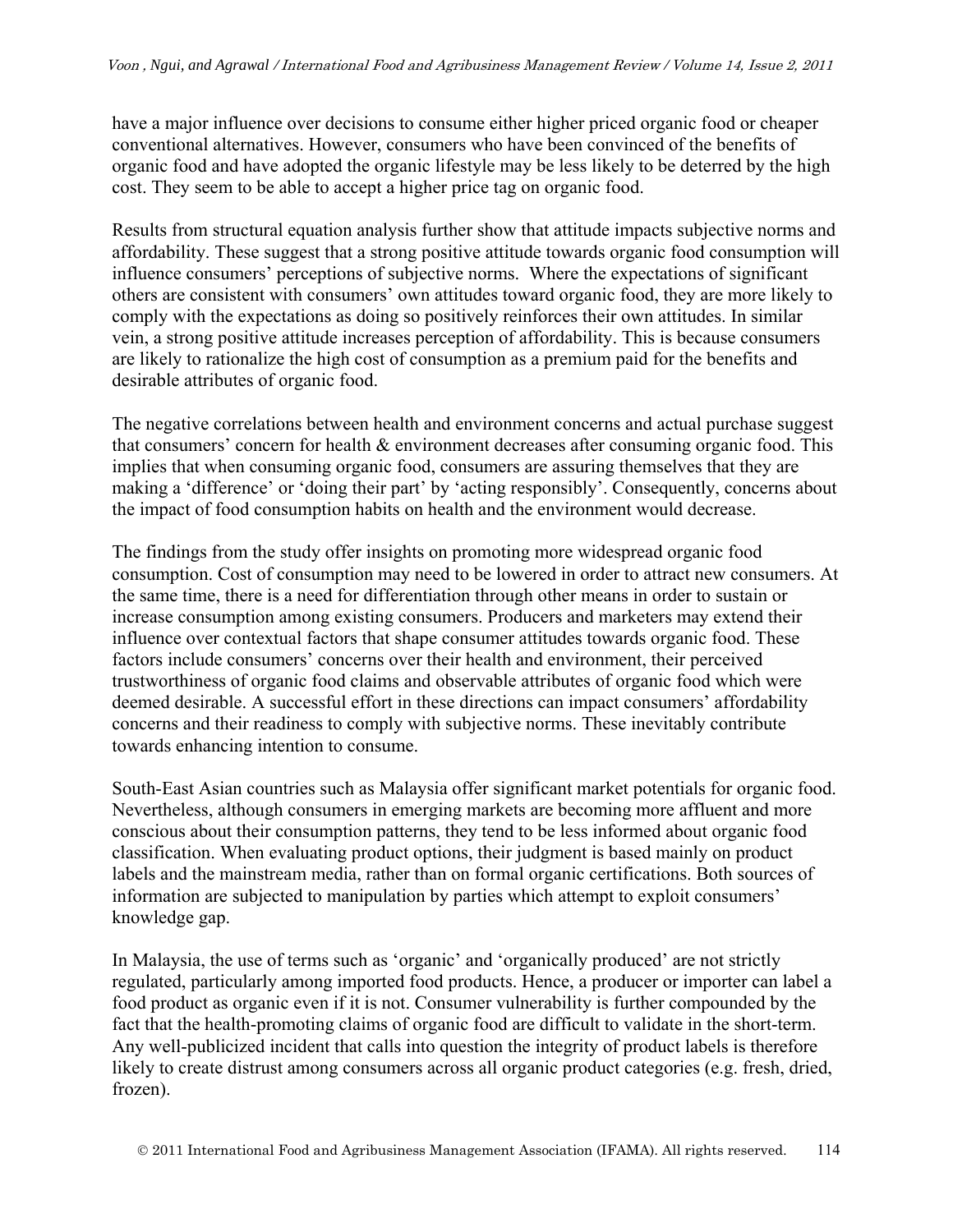### **Research Limitations and Future Directions**

The absence of studies related to organic food attitude, purchase and consumption in Malaysia implies some inherent limitations in the present study. The findings from the present study need to be validated or compared with similar studies in order to enhance the generalizability of the findings.

Another limitation concerns the measurement of latent construct Attitude. Literature on consumer behavior research suggests three components of attitude, namely, cognitive, affective and conative. Most of the studies related to organic food are limited to studying only affective and cognitive components of attitude. This study faces a similar limitation as it has not measured the conative—"feelings and emotions" component of attitude.

Future researchers can aim to explore mediating variables between the present exogenous constructs and willingness to pay. Likewise, the relationship between willingness to pay (intention) and actual purchase may be further investigated. The TPB theory considers intention as a predictor of actual behavior. Researchers may focus on identifying factors that moderate and/or mediate the impact of intention on actual behavior.

### **References**

- AC Nielsen. 2005. *Organic and functional foods have plenty of room to grow according to new ACNielsen global study*, AC Nielsen, (Accessed June 21, 2009) <http://enus.nielsen.com/content/nielsen/en\_us/news.html>.
- Ajzen, I. 1991. The theory of planned behavior. *Organizational Behavior and Human Decision Processes* 50: 179–211.
- Anderson, J.C. and D. W. Gerbing. 1988. Structural equation modeling in practice: a review and recommended two-step approach. *Psychological Bulletin* 103( 3): 411-423.
- Aryal, K.P., P. Chaudhary, S. Pandit and G. Sharma. 2009. Consumers' willingness to pay for organic products: a case from Kathmandu valley. *The Journal of Agriculture and Environment* 10(6): 12-22.
- Bephage, G. 2000. *Social and Behavioral Sciences for Nurses, An Integrated Approach*, China: Churchill Livingstone Press, 1-336.
- Chen, M.F. 2007. .Consumer attitudes and purchase intentions in relation to organic foods in Taiwan: Moderating effects of food-related personality traits. *Food Quality and Preference* 18: 1008-1021.
- Dossey, B.M. and L. Keegan. 2009. *Holistic Nursing: A Handbook for Practice*, Sadbury, MA: Jones and Bartlett Publishers.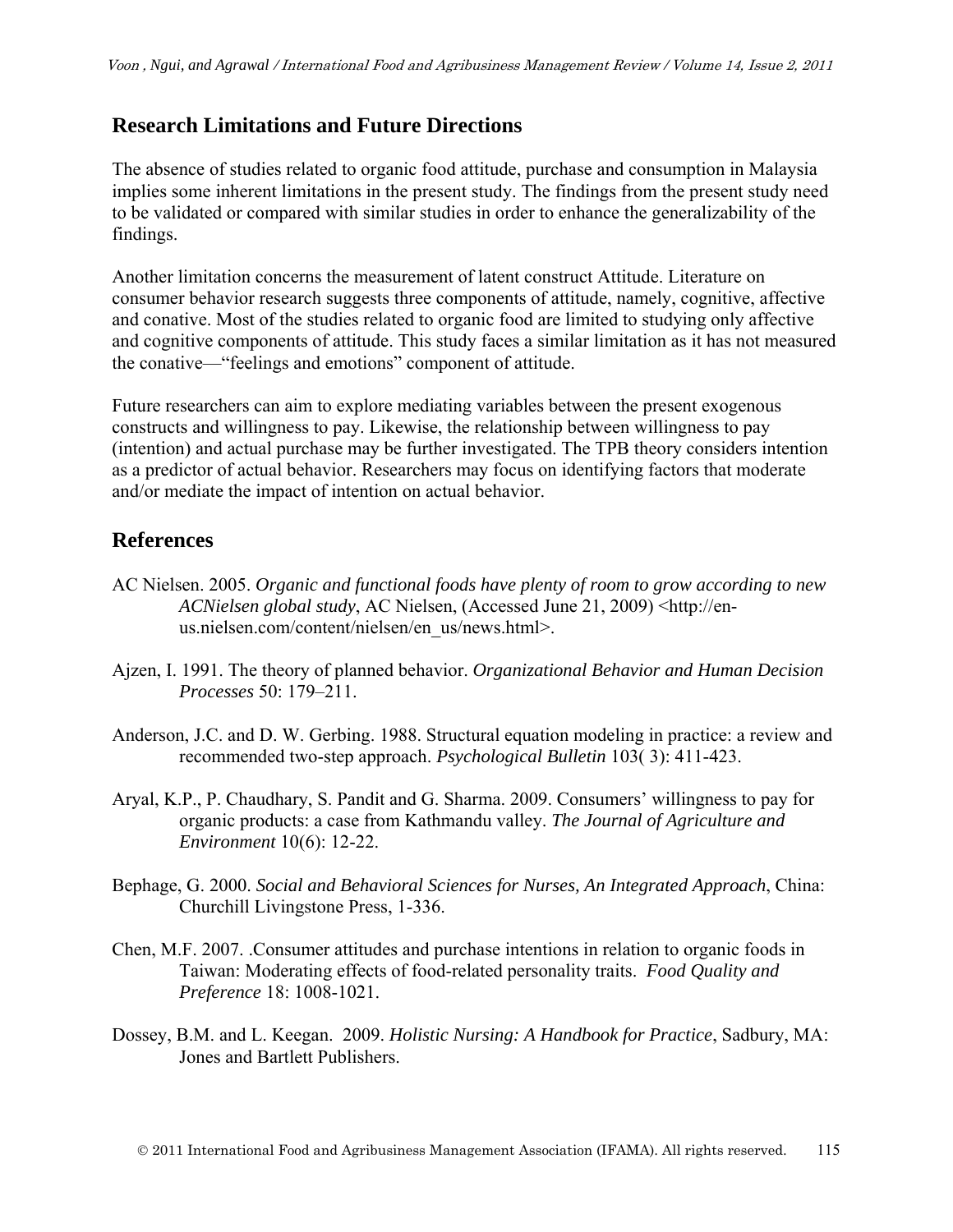- First, I and S. Brozina. 2009. Cultural influences on motives for organic food consumption. *EuroMed Journal of Business* 4(2):185-199.
- Food and Agricultural Organization. 1999. Organic Agriculture. <http://www.fao.org/unfao/bodies/COAG/COAG15/X0075E.htm>. (accessed June 21, 2009)
- Fornell, C and D. F. Larcker. 1981.Evaluating structural equation models with unobservable variables and measurement error. *Journal of Marketing Research* 18(2): 39-50.
- Gil, J.M. and F. Soler. 2006. Knowledge and willingness to pay for organic food in Spain: Evidence from experimental auctions. *Food Economics* 3: 109-124.
- Goldman, M.C. and W. Hylton. 1972. *The Basic Book of Organically Grown Foods*. Erasmus, Pennsylvania: Rodale Press.
- Hair, J.F. Jr., R. E. Anderson, R. L. Tatham, and W.C. Black. 1998. *Multivariate Data Analysis (5th Edition)*, Upper Saddle River, NJ: Prentice-Hall.
- Helga, W. and K. Lukas. 2009. *The World of Organic Agriculture- Statistics and Emerging Trends.* IFOAM, Bonn; Frick; ITC, Geneva.
- Hofstede, G.H. 1991. *Cultures and organizations: software of the mind*. London: McGraw-Hill.
- Honkanen, P, B. Verplanken, and S. O. Olsen. 2006. Ethical values and motives driving organic food choice. *Journal of Consumer Behaviour* 5(5): 420–430.
- Hoyer, W.D. and D. J. Maclnis. 2004. *Consumer Behavior*. Boston: Houghton Mifflin.
- Hughner, R.S., P. McDonagh, A. Prothero, C.J. Shultz, and J. Stanton. 2007. Who are organic food consumers? A compilation and review of why people purchase organic food, *Journal of Consumer Behaviour* 6: 1-17.
- The Economist Intelligence Unit. June 2010. *Industry Report: Consumer goods and retail*  http://www.eiu.com/consumergoods (accessed August 7, 2010).
- Jung, C.G. 1971. *Psychological Types, Collected Works,* Volume 6. Princeton, NJ: Princeton University Press.
- Klonsky, K. and L. Tourte. 1998. Organic agricultural production in the United States: Debates and directions. *American Journal of Agricultural Economics* 80(5): 1119-1124.
- Krystallis, A. and G. Chryssohoidis. 2005. Consumers' willingness to pay for organic food: Factors that affect it and variation per organic product type. *British Food Journal* 107(5): 320- 343.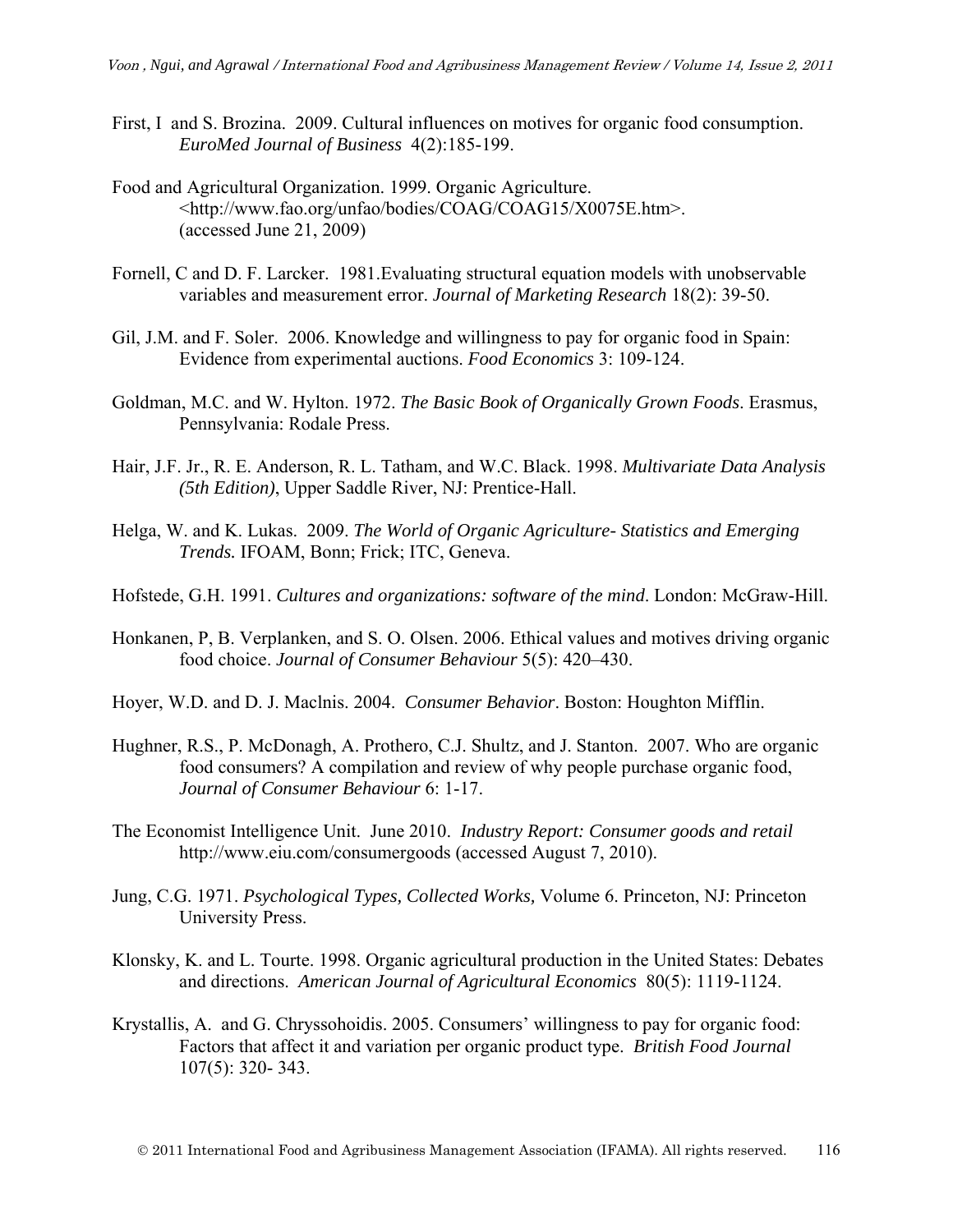Luhmann, N. 1979. *Trust and Power*. Chichester: Wiley.

McClelland, D.C. 1987. *Human Motivation*. New York: Cambridge University Press.

- Michaelidou, N. and L. M. Hassan. 2008. The role of health consciousness, food safety concern and ethical identity on attitudes and intentions towards organic food. *International Journal of Consumer Studies*. 32(1): 163-170.
- Notani, A.S. 1997. Perceptions of affordability: their role in predicting purchase intent and purchase. *Journal of Economic Psychology* 18: 525-546.
- Nunnally, J.C. 1978. *Psychometric Theory*, New York: McGraw-Hill.
- O'Neal, P.W. ed. 2007. *Motivation of Health Behavior*. New York: Nova Science Publishers Inc.
- Oh, H. and C. H. C. Hsu. 2001. Volitional degrees of gambling behaviors. *Annals of Tourism Research* 28(3): 618-637.
- Perrini, F., S. Castaldo, N. Misani and A. Tencati. 2010. The impact of corporate social responsibility associations on trust in organic products marketed by mainstream retailers: a study of Italian consumers. *Business Strategy and the Environment* 19(8):512-526.
- Roitner-Schobesberger, B., I. Darnhofer, S. Somsook, and C. R. Vogl. 2008. Consumer perceptions of organic foods in Bangkok, Thailand. *Food Policy* 33( 2): 112- 121.
- Rokeach, M. 1973. *The Nature of Human Values*. New York: Free Press.
- Tarkiainen, A. and S. Sundqvist. 2005. Subjective norms, attitudes and intentions of Finnish consumers in buying organic food. *British Food Journal* 107( 11): 808-822.
- Thogersen, J. 2006. Predicting Consumer Choices of Organic Food: Results from the CONDOR Project, in *Proceedings of European Joint Organic Congress*, eds. Andreasen C.B., L. Elsgaard, S. Sondergaard, L. Sorensen and G. Hansen. 30-31, Odense, Denmark.
- Thompson, N.J. and K. E. Thompson. 1996. Reasoned action theory: an application to alcoholfree beer. *Journal of Marketing Practice* 2: 35-48.
- Torjusen, H., A. Nyberg, and M. Wandel. 1999, 'Organic Food; Consumers' Perceptions and Dietary Choices. *SIFO-Report* 5:89-101. Stockholm, Sweden.
- Zepeda, L. and C. Leviten-Reid. 2004. Consumers' views on local food. *Journal of Food Distribution Research* 35(3): 1–6.
- Zepeda, L, and J. Li. 2007. Characteristics of organic food shoppers. *Journal of Agricultural and Applied Economics* 39( 1): 17–28.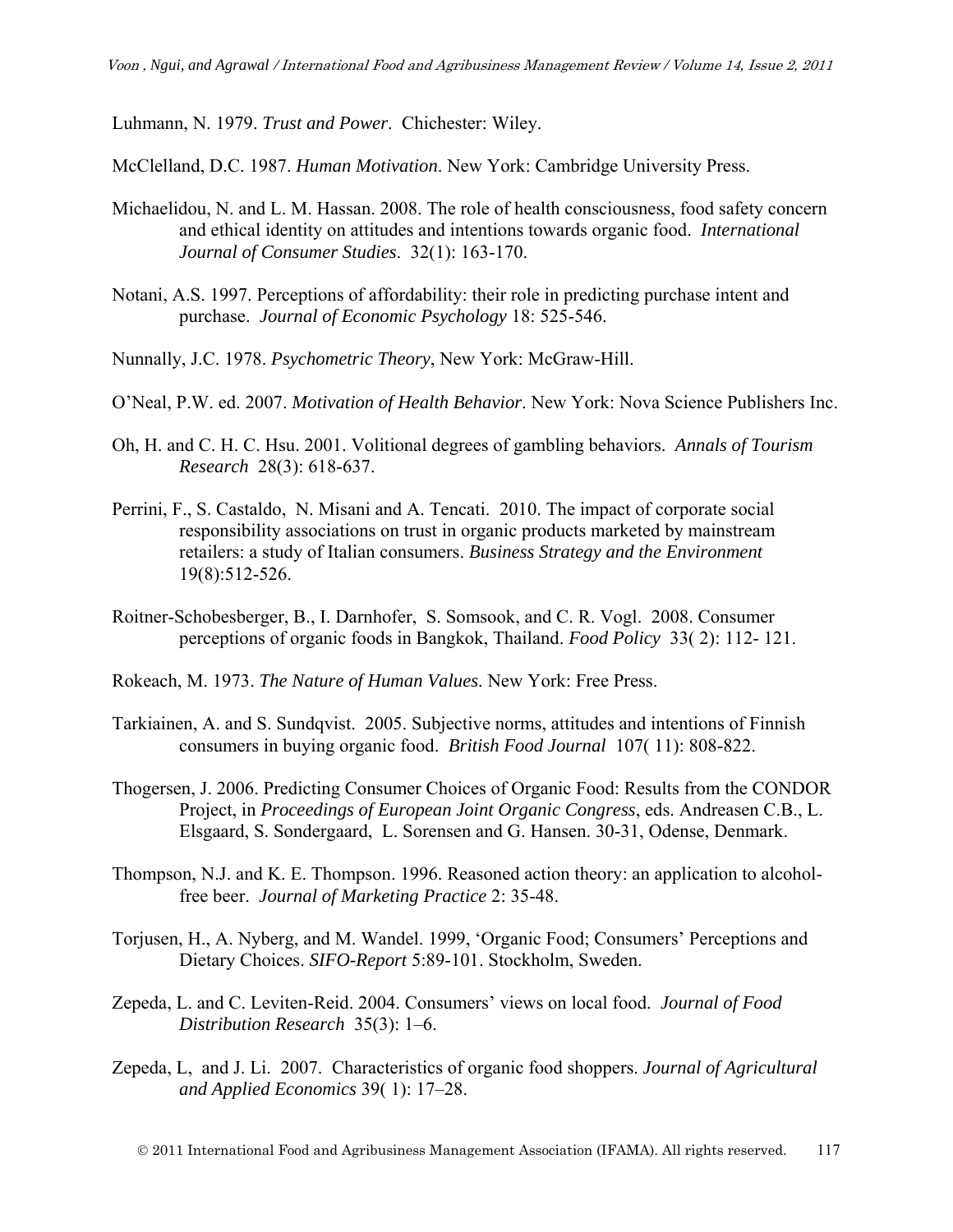# **Appendix 1**

| $\frac{1}{2}$ of $\frac{1}{2}$ of $\frac{1}{2}$ of $\frac{1}{2}$ of $\frac{1}{2}$ of $\frac{1}{2}$ |                |                |
|----------------------------------------------------------------------------------------------------|----------------|----------------|
| Gender                                                                                             | Frequency      | <b>Percent</b> |
| Male                                                                                               | 162            | 39.9           |
| Female                                                                                             | 244            | 60.1           |
| Age                                                                                                |                |                |
| 18-24                                                                                              | 75             | 18.5           |
| 25-34                                                                                              | 130            | 32.0           |
| 35-44                                                                                              | 94             | 23.2           |
| 45-54                                                                                              | 68             | 16.7           |
| 55 or over                                                                                         | 39             | 9.6            |
| <b>Education</b>                                                                                   |                |                |
| Others                                                                                             | $\overline{2}$ | 0.5            |
| Primary schooling                                                                                  | 21             | 5.2            |
| Secondary schooling                                                                                | 107            | 26.4           |
| Diploma, certificate                                                                               | 98             | 24.1           |
| Degree                                                                                             | 178            | 43.8           |
| <b>Household members</b>                                                                           |                |                |
| $1 - 2$                                                                                            | 45             | 11.1           |
| $3-4$                                                                                              | 161            | 39.7           |
| $5-6$                                                                                              | 140            | 34.5           |
| $7 - 8$                                                                                            | 47             | 11.6           |
| 9 or more                                                                                          | 13             | 3.2            |
| <b>Monthly Household</b>                                                                           |                |                |
| <b>Income</b>                                                                                      |                |                |
| RM1,000-2,500                                                                                      | 89             | 21.9           |
| RM2,501-5,000                                                                                      | 149            | 36.7           |
| RM5,001-7,500                                                                                      | 100            | 24.6           |
| RM7,501-10,000                                                                                     | 30             | 7.4            |
| RM10,001 or above                                                                                  | 38             | 9.4            |

#### **Table 1.** Sample Demographics

<sup>1</sup>RM denotes Malaysia Ringgit, the official currency of Malaysia.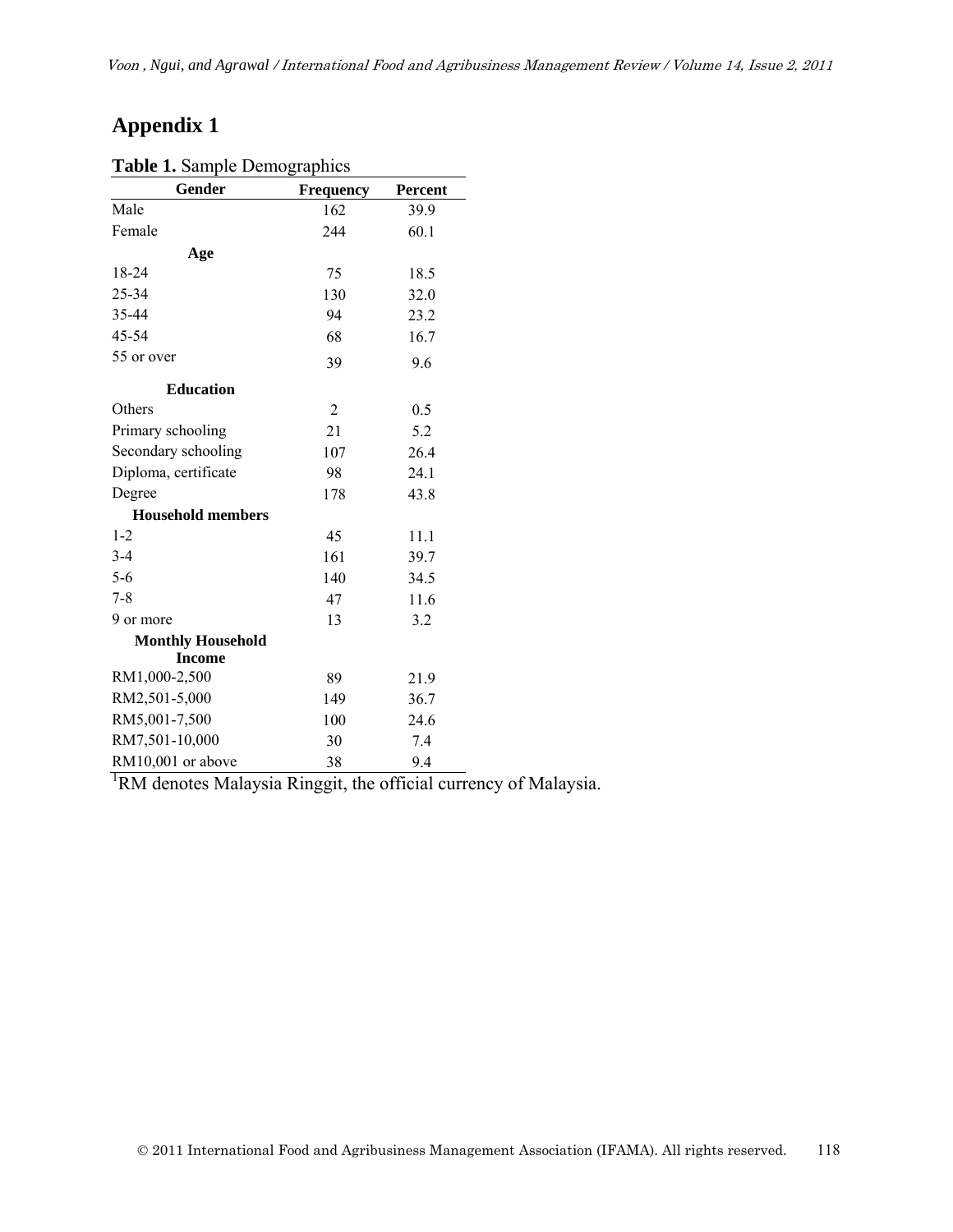| <b>Table 2.</b> Questionnaire nems, factor loadings and Cronoach S Alpha<br><b>Factors and Questionnaire items</b> | <b>Cronbach's Alpha &amp; Factor Loadings</b> |
|--------------------------------------------------------------------------------------------------------------------|-----------------------------------------------|
| <b>Actual Purchase</b>                                                                                             | 0.73                                          |
| How much have you spent on organic food in the past 7 days?                                                        | .809                                          |
| RM0-25, RM26-50, RM51-75, RM76-100, More than RM100                                                                |                                               |
| How much more are you willing to pay for organic food, compared to conventional<br>alternatives?                   | .732                                          |
| 0-25%, 26-50%, 51-75%, 76-100%, More than 100%                                                                     |                                               |
| How many times have you consumed organic food in the past 7 days?                                                  | .825                                          |
| 0-1 time, 2-3 times, 4-5 times, 6-7 times, More than 7 times                                                       |                                               |
| <b>Trust</b>                                                                                                       | 0.944                                         |
| I trust that those selling organic food are honest about the organic nature of their products                      | 0.936                                         |
| I trust that local producers of organic food are practicing organic farming                                        | .851                                          |
| I trust the organic certification logo on organic food labels                                                      | .872                                          |
| I trust the information on organic food labels                                                                     | .817                                          |
| Cost perceptions                                                                                                   | 0.838                                         |
| Organic food is too expensive*                                                                                     | <b>NA</b>                                     |
| Only consumers with higher income can afford organic food                                                          | .894                                          |
| Organic food is beyond my budget                                                                                   | .862                                          |
| <b>Convenience Perceptions</b>                                                                                     | 0.825                                         |
| Buying organic food is highly inconvenient                                                                         | .534                                          |
| Organic food is only available in limited stores/ markets                                                          | .777                                          |
| The stores that I frequently shop do not sell a variety of organic food                                            | .850                                          |
| <b>Subjective Norms</b>                                                                                            | 0.862                                         |
| My close friends and family consume organic food                                                                   | .699                                          |
| Nowadays, organic food is widely regarded as a better alternative to conventional food*                            | <b>NA</b>                                     |
| My loved ones expect me to purchase more organic food for them                                                     | .508                                          |
| <b>Health and Environment Concerns</b>                                                                             | 0.964                                         |
| I am concerned about the type and amount of nutrition in the food that I consume daily                             | .766                                          |
| I am concerned about the presence of food additives                                                                | .789                                          |
| I care about cholesterol and fat                                                                                   | .822                                          |
| I keep a strict diet*                                                                                              | <b>NA</b>                                     |
| I am concerned about how food is processed                                                                         | .884                                          |
| It frightens me to think that much of the food I eat is contaminated with pesticides                               | .820                                          |
| The government is not doing enough to help control pollution of the environment                                    | .807                                          |
| I am greatly concerned about the harm being done to plant and animal life by pollution                             | .904                                          |
| Environmental pollution is not a serious issue*                                                                    | <b>NA</b>                                     |
| Organic food tastes better*                                                                                        | NA                                            |
| Organic food is more environmentally friendly*                                                                     | <b>NA</b>                                     |
| Organic food is good for health                                                                                    | .473                                          |

| Table 2. Questionnaire items, factor loadings and Cronbach's Alpha |  |  |  |  |  |
|--------------------------------------------------------------------|--|--|--|--|--|
|                                                                    |  |  |  |  |  |